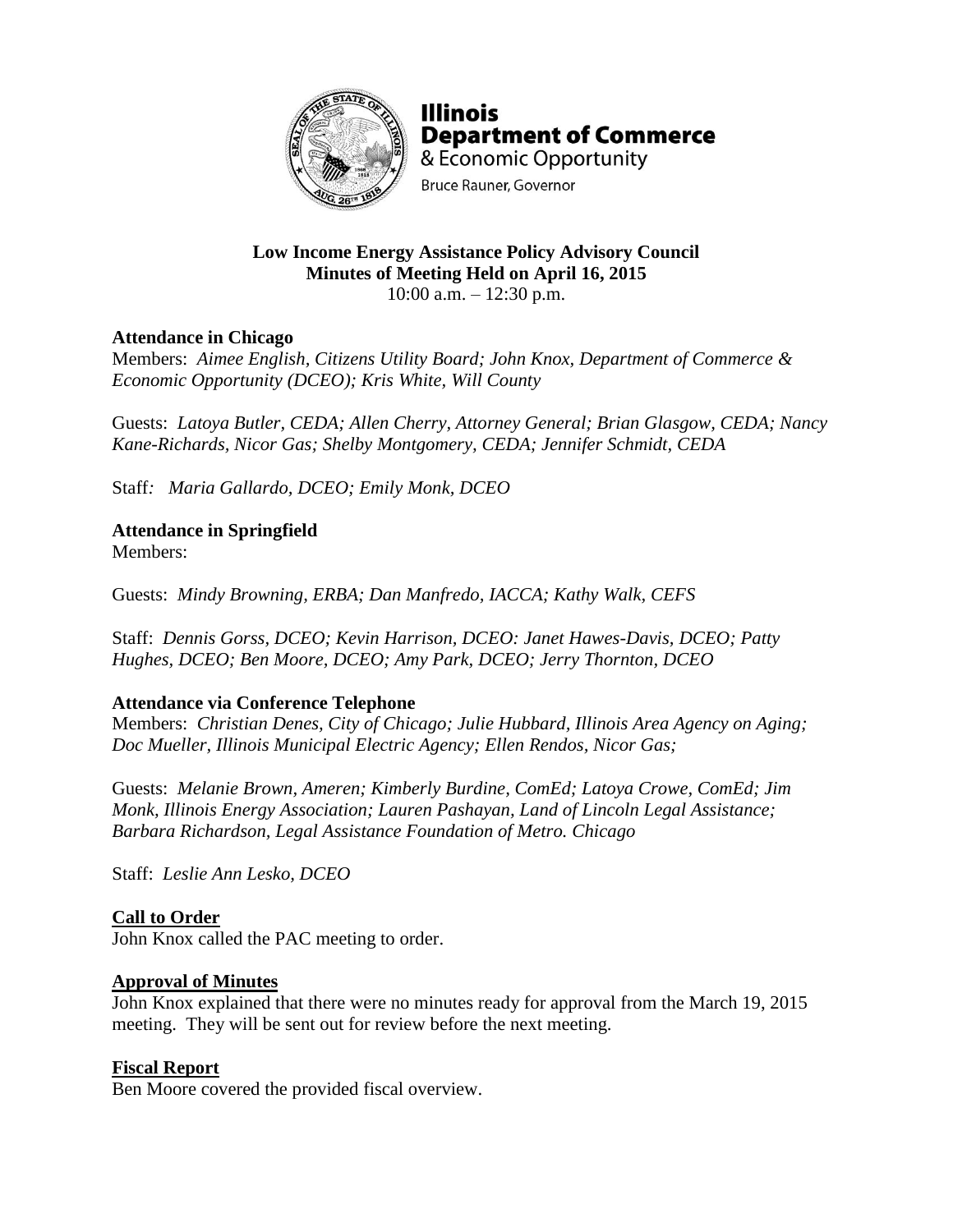There is currently \$26.8 million out to the LAAs in Weatherization money. The LAAs have spent about \$16.9 million, leaving about \$9.9 million. OEA is in the process of issuing DOE carry-over modification grants to the LAAs.

In LIHEAP there is about \$233 million out to the LAAs and about \$226.8 million has been expended, leaving about \$7 million available. There are some agencies that have stopped taking LIHEAP applications due to lack of funds.

#### **Weatherization**

Jerry Thornton talked about the production numbers provided in the overview.

Jerry talked about the Quality Control Inspector (QCI) Certification requirement by DOE. There have been additional refresher classes provided, and they are full, but there is still a very large percentage failing. There is both an on-line test and a field test; it is the on-line test that so many are having trouble with.

John Knox spoke about the State Weatherization Plan. The State Weatherization Plan is actually OEA's application to DOE for a grant. DOE requires that the State Plan be posted for public review and a public hearing be held, allowing the public to make comments on the plan if they would like. The final requirement is that the Policy Advisory Council (PAC) ratifies the State Weatherization Plan. There weren't a lot of changes to the plan this year. The highlights of the changes are an increase to the Health and Safety budget, OEA also updated the quality work plan (QCI requirement being one, the other two are updating OEA Field Standards and passing on OEA's requirements to our sub-grantees). The other major change to the State Weatherization Plan each year is the budget. There was discussion about using HHS and State funds for Weatherization, and if that was a good idea based on lack of funds for PIPP and LIHEAP. It was decided that it was too late to change things for the FY16 program year, but the debate needed to happen before the next program year. John indicated it was OEA's goal to get the State Weatherization Plan submitted by mid-May, so the public hearing would most likely be scheduled for the first week in May. OEA will request a special phone meeting of the PAC in order to ratify the Plan.

## **LIHEAP/PIPP**

Maria Gallardo provided program updates on LIHEAP and PIPP, reviewing the information provided in the Program Status Summary.

Maria stated that LIHEAP has spent \$157.5 million on behalf of 278,275 households. As of April 14, 2015 there are fourteen agencies that have quit taking LIHEAP applications due to lack of funds. They are: CEDA; CEFS; Champaign; Illinois Valley; Madison County; Peoria; Project NOW; Tri County; Will County; Carver; Decatur; Kankakee; Lake and ERBA.

Maria stated that OEA has obligated \$61.6 million for the year on behalf of 55,404 households receiving PIPP benefits. The average annual PIPP benefit in FY15 is \$1,112 as opposed to \$910 in FY14.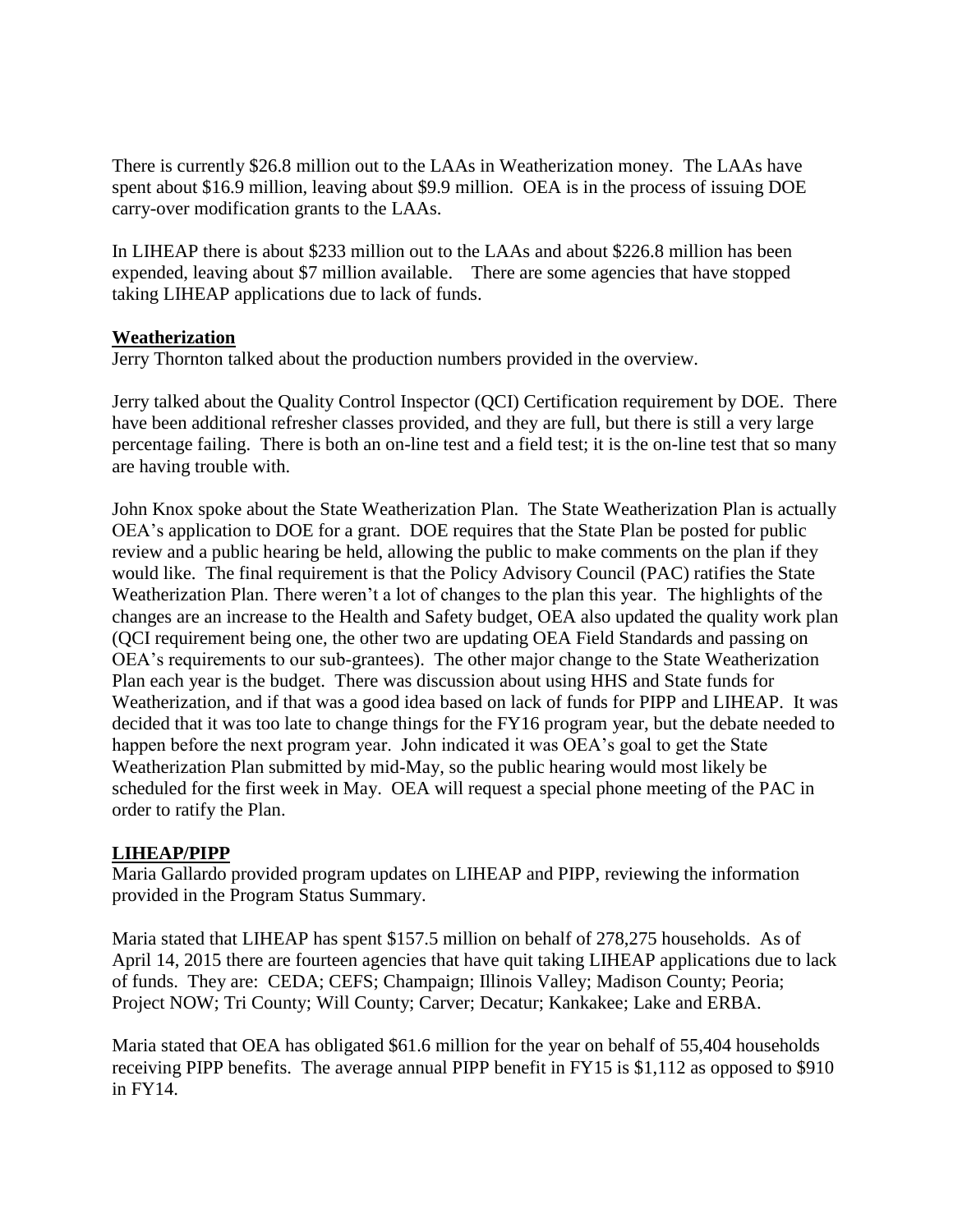The PIPP Recertification and True-Up process was deployed in STARS on February 15, 2015. OEA has recently started receiving the 60 day advance true-up notices from the utilities in STARS. Since the last meeting, OEA has sent a procedure letter to the LAAs addressing procedural issues and answering questions that came up during the webinars. A letter has been sent to PIPP clients letting them know the recertification process is going to change and to look for more information from their local agency.

OEA has been working on the newly required HHS Performance Measures. HHS will require all states to start reporting on four main areas of data in FFY16, due to HHS by January of 2017. HHS is encouraging states to start submitting the information as soon as possible in order to figure out any problems and resolve any issues. OEA has been working with OIM to see what information is already available and what new information needs to be collected. OEA has identified two areas where it needs to collect information; annual usage of clients as well as annual bill data from both regulated utilities and fuel vendors. HHS would also like OEA to provide information from the top ten Illinois fuel vendors who are primarily propane vendors.

Maria provided an update on how the PIPP drops process was proceeding. There are 8,469 clients that will be dropped due to funding limitations. There are about 1,018 clients on the list in the Ameren territory, 7,451 in Peoples Gas and 5 in Nicor. Maria explained about the one time exception to the PIPP Business Rules, allowing Peoples Gas/ComEd clients to remain on PIPP on the ComEd side and receive a DVP later on the Peoples Gas side in order to minimize the impact to clients. There are no budget constraints with ComEd. The letter was forwarded to the printer and should reach clients in approximately seven days. The clients will be dropped on June 30, 2015.

Maria brought up the proposed updates to the PIPP Business Rules that were sent out to the PAC this morning. There was a meeting last week of the PIPP Steering Committee, and their recommendations are the changes that are indicated in the document. Lauren Pashayan indicated that the PIPP Business Rules Maria provided weren't the latest version. The version Lauren has are from an August 2012 PAC meeting, they are marked draft but she has in her notes that they were approved, perhaps December of 2012. Maria indicated the PIPP Business Rules OEA uses are the ones that were approved July 21, 2011 by the PAC. Maria indicated that she would have to go back and check to see if the Business Rules from 2012 were approved. Maria proposed that the PAC go ahead and approve the two changes today and go back and insert them in the most recently approved PIPP Business Rules. The first proposed rule change is adding language requiring PIPP participants to certify their income and household composition every time they move during the program year so OEA can ensure their continued eligibility. The second proposed rule change is that language be added to indicate that PIPP participation is contingent upon funding availability, that OEA may terminate a client at any time during the program year if funding is no longer available. Also, it was indicated that on page 28 under section E, 1 there needs to be an (e) added to the list that says "Lack of funding availability." The old rules referred to LIHEAP.net and Maria went ahead and updated those references to STARS.net. Maria also changed the reference from SB1918 to the Energy Assistance Act. Maria also inserted the PAC approved addendum regarding the PIPP recertification and True-Up process into the business rules. Kris White made a motion that the changes that were presented in the